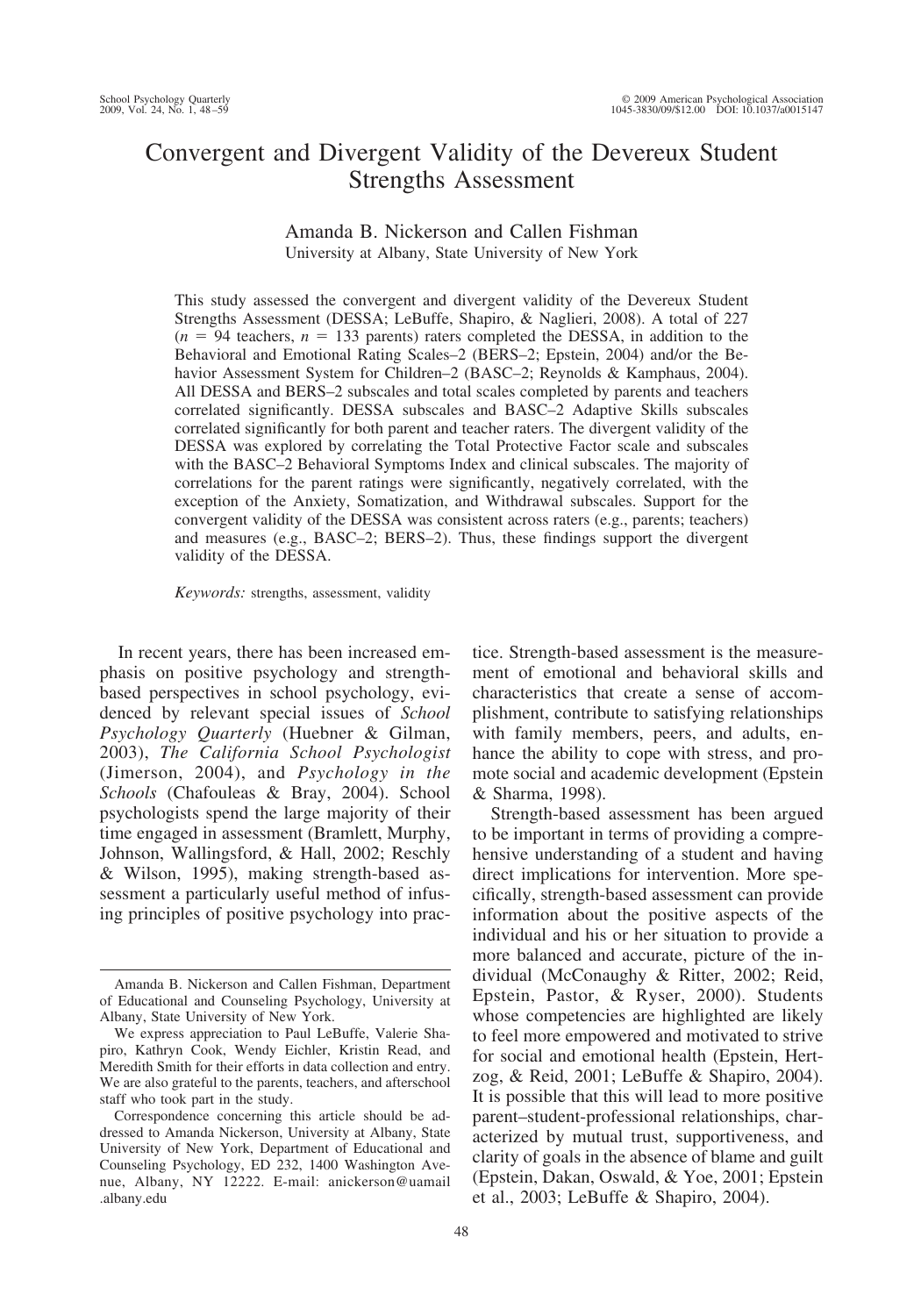Identifying strengths and capacities in addition to assessing for psychopathology may lend itself well to informing intervention and treatment (Jimerson, Sharkey, Nyborg, & Furlong, 2004; Rhee, Furlong, Turner, & Harari, 2001). Individualized plans that begin with a focus on strengths rather than deficits may be more acceptable to students, families, and service providers (Epstein et al., 2003; Walrath, Mandell, Holden, & Santiago, 2004). Finally, strengthbased assessment moves beyond the individual to consider social contexts as supportive resources (Jimerson et al., 2004) and lends itself to primary prevention and wellness promotion (LeBuffe & Shapiro, 2004).

Despite these arguments, the use of strengthbased assessment in treatment planning and educational placement decision making has been recognized and practiced only recently (Oswald, Cohen, Best, Jenson, & Lyons, 2001). There are several potential barriers to the use of strength-based assessment in practice, including bureaucratic and role constraints, the lack of evidence suggesting that adding strength-based assessment will lead to better outcomes for children, and a lack of appropriate, standardized measures (Nickerson, 2007). Nevertheless, the findings from recent research studies provide evidence to refute some of these potential barriers. For example, a study by Donovan and Nickerson (2007) revealed that multidisciplinary team members who read an assessment report that included results from a strengthbased assessment were more likely to predict more positive short-term outcomes overall, academically, and socially than were team members who read a report without this information. In addition, Cox (2006) found that the administration and discussion of strength-based assessment resulted in treatment that led to increased parent satisfaction, less premature termination of therapy, and fewer missed appointments than treatment as usual or the administration of the strength-based assessment without utilizing it in treatment.

Although a potential barrier to the use of strength-based assessment is the lack of measures to assess strengths, the number of available strength-based rating scales has begun to increase (Jimerson et al., 2004; Nickerson, 2007). Of the currently available rating scales that focus exclusively on strengths, the Behavioral and Emotional Rating Scales–2 (BERS–2; Epstein, 2004) has the most research support.

Other measures that assess various aspects of strengths or that can be used to better understand strengths include the Child and Adolescent Social Support Scale (CASSS; Malecki, Demaray, Elliott, & Nolten, 1999), the Multidimensional Students' Life Satisfaction Scale (MSLSS; Huebner, 1994), the Values in Action Inventory of Strengths for Youth (Park & Peterson, 2006), and the Temperament Assessment Battery for Children–Revised (Martin & Bridger, 1999). It should be noted that many of these measures are used primarily for research purposes. Overall, there is a need for close psychometric scrutiny of standardized measures dedicated specifically to the assessment of strengths (Epstein et al., 2001; Jimerson et al., 2004; Nickerson, 2007).

## DESSA

The Devereux Student Strengths Assessment (DESSA; LeBuffe, Shapiro, & Naglieri, 2008) is a newly developed rating scale that measures strengths. This tool was created using a resilience framework and specifically targets the "within child" protective factors (i.e., strengths) each child possesses to promote early intervention and prevention practices both in school and at home. The DESSA assesses eight strength subscales: Optimistic Thinking (attitude of confidence and hopefulness about self and life situations), Self-Management (success in controlling emotions and behaviors), Goal-Directed Behavior (initiation of and persistence in task completion), Self-Awareness (realistic understanding of strengths and limitations), Social-Awareness (capacity to interact with others respectfully), Personal Responsibility (care and reliability in actions contributing to group efforts), Decision Making (problem solving), and Relationship Skills (actions that promote positive connections with others). A Total Protective factors scale is also provided. The same rating scale can be used by both parents and teachers to establish cross-informant comparisons.

The purpose of this study was to explore the convergent and divergent validity of the DESSA. Therefore, two widely used measures with good psychometric properties were selected to correlate with the DESSA. The BERS–2 (Epstein, 2004) was selected as the comparison strength-based assessment tool and the Behavior Assessment System for Chil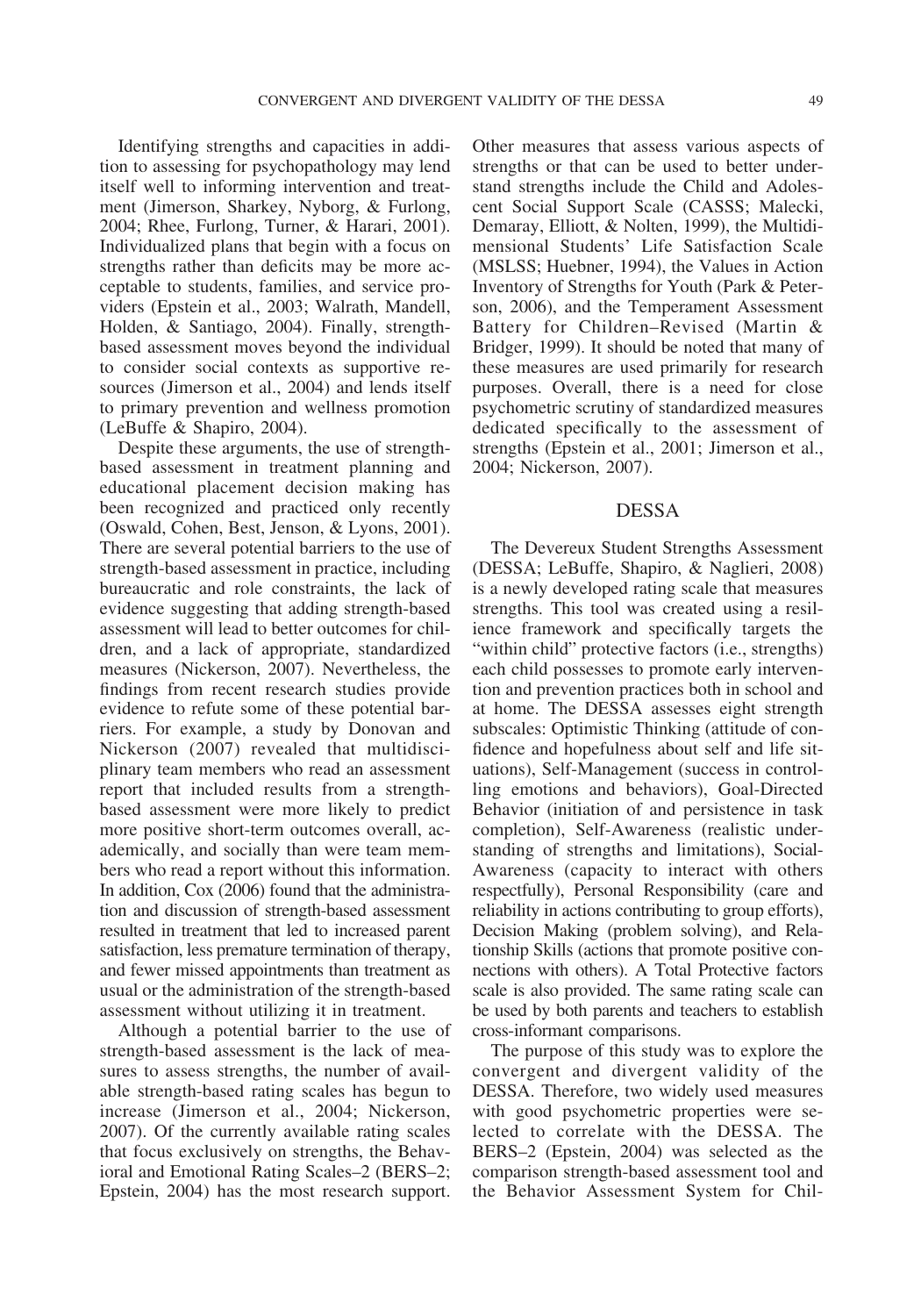dren–2 (BASC–2; Reynolds & Kamphaus, 2004) was used to provide evidence of both convergent validity and divergent validity. The specific hypotheses were as follows: (a) Subscales and total scales of the DESSA and BERS–2 will be significantly and moderately to highly correlated as evidence of convergent validity, (b) DESSA subscales and Total Protective factors will be significantly and moderately to highly correlated with the BASC–2 Adaptive Skills Composite and subscales as evidence of convergent validity, and (c) DESSA subscales and Total Protective factors will be significantly and moderately negatively correlated with BASC–2 clinical scales as evidence of divergent validity. Moderate-negative correlations, as opposed to high-negative correlations, were predicted for the last hypothesis. This was in light of existing research indicating that although students with disabilities score lower than students without disabilities or the normative group in several strength areas (Epstein, 2004; Nickerson & Brosof, 2003; Reid et al., 2000), negative and positive constructs are not simply opposite ends of a continuum; for example, students with significant psychopathology can have either low- or high-life satisfaction (Greenspoon & Saklofske, 2001).

#### Method

## *Participants and Procedure*

A total of 227 ( $n = 94$  teachers,  $n = 133$ parents) raters completed the DESSA and the BASC–2 and/or BERS–2 for individual children. The first part of the data collection occurred within the context of a larger study investigating the test–retest reliability of the DESSA. Therefore, the procedures for that study are explained here. Parent participants were recruited through personal contacts, parent and assessment list-servs, and school districts. Parents were provided with a cover letter explaining the risks, benefits, and voluntary nature of the study. If a parent elected to participate, he or she was sent a packet containing two DESSA forms, a BASC–2 and/or a BERS–2, and a parent questionnaire. Parents were instructed to pick a day of the week to complete the forms; on that day they were to complete one DESSA. Exactly 1 week later, they were instructed to complete the second DESSA, the BASC–2

and/or BERS–2 (depending on what they were sent), and the parent questionnaire. More than one parent in the household was allowed to participate if each parent rated a different child, but each parent could rate only one child.

Schools and afterschool programs were recruited through personal contacts, list-servs, professional conferences, and afterschool program contact sheets. When a school or afterschool program agreed to participate, a contact person was established to coordinate the study. This contact person was responsible for recruiting additional teacher and/or afterschool staff participants from their school using the following guidelines: (a) teacher selection should be dispersed across all grades; (b) no teacher could participate more than once; and (c) student teachers, therapeutic support staff (TSS) workers, or teacher's aides assigned to work one-onone with a student were not eligible to participate. Teachers were provided with a cover letter explaining the risks, benefits, and voluntary nature of the study. Participating teachers and afterschool staff received two DESSA forms and a BASC–2 and/or BERS–2. On a specified day, participants were instructed to complete one DESSA. Exactly 1 week later, they were instructed to complete the second DESSA, the BASC–2 and/or BERS–2 (depending on which one they were sent). The contact person for the school was responsible for distributing, collecting, and returning all of the forms. Demographic information (e.g., child's sex, race) was also collected through a Child and Family Information Form.

Once data for the larger test–retest reliability study were collected  $(N = 99)$  for the present study), participant recruitment continued for the present study. Procedures were identical to those used for the test–retest reliability study, except participants only completed the DESSA at one point in time, in addition to a BASC–2 and/or BERS–2. For these participants, the order in which the rating scales were completed was counterbalanced.

For ease of interpretation, the dataset was split into four separate samples: (a) parents who completed the DESSA and BERS–2, (b) teachers who completed the DESSA and BERS–2, (c) parents who completed the DESSA and BASC–2, and (d) teachers who completed the DESSA and BASC–2. Demographic information about the children rated by parents and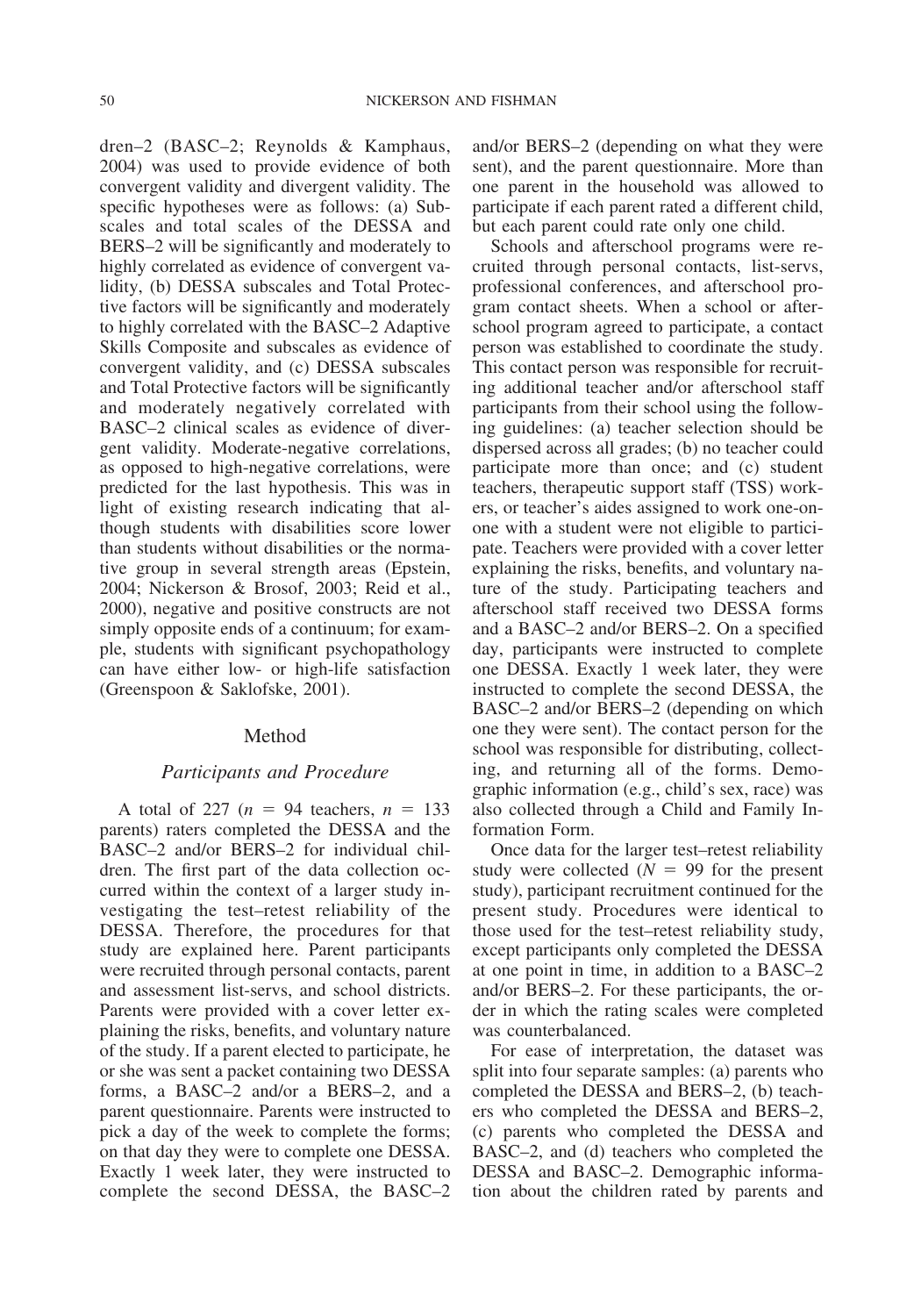teachers in each sample is reported is Table 1. It should be noted that the numbers in each sample exceed the 227 total described above because some parents and teachers completed both the BASC–2 and the BERS–2 in addition to the DESSA. For participants who completed the DESSA twice (as part of the test– retest reliability study), the scores for the second administration of the DESSA were used for the present study.

## *Measures*

# *DESSA*

The DESSA (LeBuffe, Shapiro, & Naglieri, 2009) is a 72-item rating scale that can be completed by parents, teachers, or afterschool staff for children in grades kindergarten through eighth. Each item begins with the sentence stem: "During the past four weeks, how often did the child . . ." and ends with a behavioral descriptor regarding a strength (e.g., try to do his or her best? respect another person's opinion?). Respondents indicate how often each behavior occurs based on a 5 point Likert scale ranging from 0 (*never*), 1 (*rarely*), 2 (*occasionally*), 3 (*frequently*), to 4 (*very frequently*). The eight previously mentioned subscales and the Total Protective factor scale yield *T* scores, which were used in the analyses for this study.

Items on the DESSA were developed through the identification of 765 key behavioral descriptions of resilient children and youth in the literature. The DESSA authors consolidated overlapping, measurable items into a pool of 156 items. A national pilot study was conducted on 428 students to determine the usefulness of initial items. Items that demonstrated low itemtotal correlations  $(<.60$ ), that did not differentiate between students with and without behavioral disorders, and that were rated by 20% of the raters as unclear, were eliminated. The 81 remaining items were incorporated into the standardization edition of the DESSA (LeBuffe et al., 2008).

The DESSA was normed on a typical, nonidentified sample of 2,496 children in grades K through 8. Approximately half of the ratings were completed by elementary- or middleschool teachers and childcare staff at after-

|                                                                                                                                                                                                   | Parent BERS-2<br>$(n = 89)$ |                  | Teacher BERS-2<br>$(n = 59)$ |                                                                |                  | Parent BASC-2<br>$(n = 75)$ | Teacher BASC-2<br>$(n = 65)$ |      |
|---------------------------------------------------------------------------------------------------------------------------------------------------------------------------------------------------|-----------------------------|------------------|------------------------------|----------------------------------------------------------------|------------------|-----------------------------|------------------------------|------|
| Variable<br>Age (years)<br>Gender<br>Male<br>Female<br>Race/ethnicity<br>White<br>Black/African American<br>American Indian or<br>Alaskan Native<br>Asian<br>Hispanic/Latino<br>Islander<br>Other | $\boldsymbol{n}$            | $\boldsymbol{P}$ | $\boldsymbol{n}$             | $\boldsymbol{P}$                                               | $\boldsymbol{n}$ | $\boldsymbol{P}$            | $\boldsymbol{n}$             | P    |
|                                                                                                                                                                                                   | $M = 9.7$                   | $SD = 3.0$       |                              | $M = 9.6$ $SD = 3.2$ $M = 9.7$ $SD = 2.4$ $M = 9.4$ $SD = 3.1$ |                  |                             |                              |      |
|                                                                                                                                                                                                   |                             |                  |                              |                                                                |                  |                             |                              |      |
|                                                                                                                                                                                                   | 54                          | 60.7             | 33                           | 56.9                                                           | 47               | 63.5                        | 39                           | 60.0 |
|                                                                                                                                                                                                   | 35                          | 39.3             | 25                           | 43.1                                                           | 27               | 36.5                        | 26                           | 40.0 |
|                                                                                                                                                                                                   |                             |                  |                              |                                                                |                  |                             |                              |      |
|                                                                                                                                                                                                   | 70                          | 78.7             | 34                           | 59.6                                                           | 53               | 71.6                        | 32                           | 50.0 |
|                                                                                                                                                                                                   | 12                          | 13.5             | 17                           | 29.8                                                           | 13               | 17.6                        | 21                           | 32.8 |
|                                                                                                                                                                                                   |                             |                  |                              |                                                                |                  |                             |                              |      |
|                                                                                                                                                                                                   | 1                           | 1.1              |                              |                                                                | 1                | 1.4                         | 2                            | 3.1  |
|                                                                                                                                                                                                   | $\overline{4}$              | 4.5              |                              |                                                                | 5                | 6.8                         |                              |      |
|                                                                                                                                                                                                   | 7                           | 7.9              | 6                            | 10.5                                                           | 8                | 10.8                        | 7                            | 10.9 |
| Native Hawaiian or Pacific                                                                                                                                                                        |                             |                  |                              |                                                                |                  |                             |                              |      |
|                                                                                                                                                                                                   | 1                           | 1.1              |                              |                                                                | 1                | 1.4                         | 1                            | 1.6  |
|                                                                                                                                                                                                   |                             |                  |                              |                                                                | $\overline{2}$   | 2.7                         | 1                            | 1.6  |
| Region                                                                                                                                                                                            |                             |                  |                              |                                                                |                  |                             |                              |      |
| Northeast                                                                                                                                                                                         | 44                          | 51.2             | 38                           | 64.4                                                           | 36               | 50.0                        | 31                           | 47.7 |
| South                                                                                                                                                                                             | 30                          | 34.9             | 9                            | 15.3                                                           | 22               | 30.6                        | 9                            | 13.8 |
| Midwest                                                                                                                                                                                           | 6                           | 7.0              | 10                           | 16.9                                                           | 9                | 12.5                        | 14                           | 21.5 |
| West                                                                                                                                                                                              | $\overline{4}$              | 4.7              | $\overline{2}$               | 3.4                                                            | 5                | 6.9                         | 11                           | 16.9 |
| Eligibility                                                                                                                                                                                       | 11                          | 12.4             | 18                           | 31.6                                                           | 8                | 10.8                        | 19                           | 30.2 |

Table 1 *Demographic Characteristics of Samples*

*Note.* BERS-2 = Behavioral and Emotional Rating Scales-2; BASC-2 = Behavior Assessment System for Children-2;  $P =$  percent; Eligibility = eligibility for free or reduced lunch.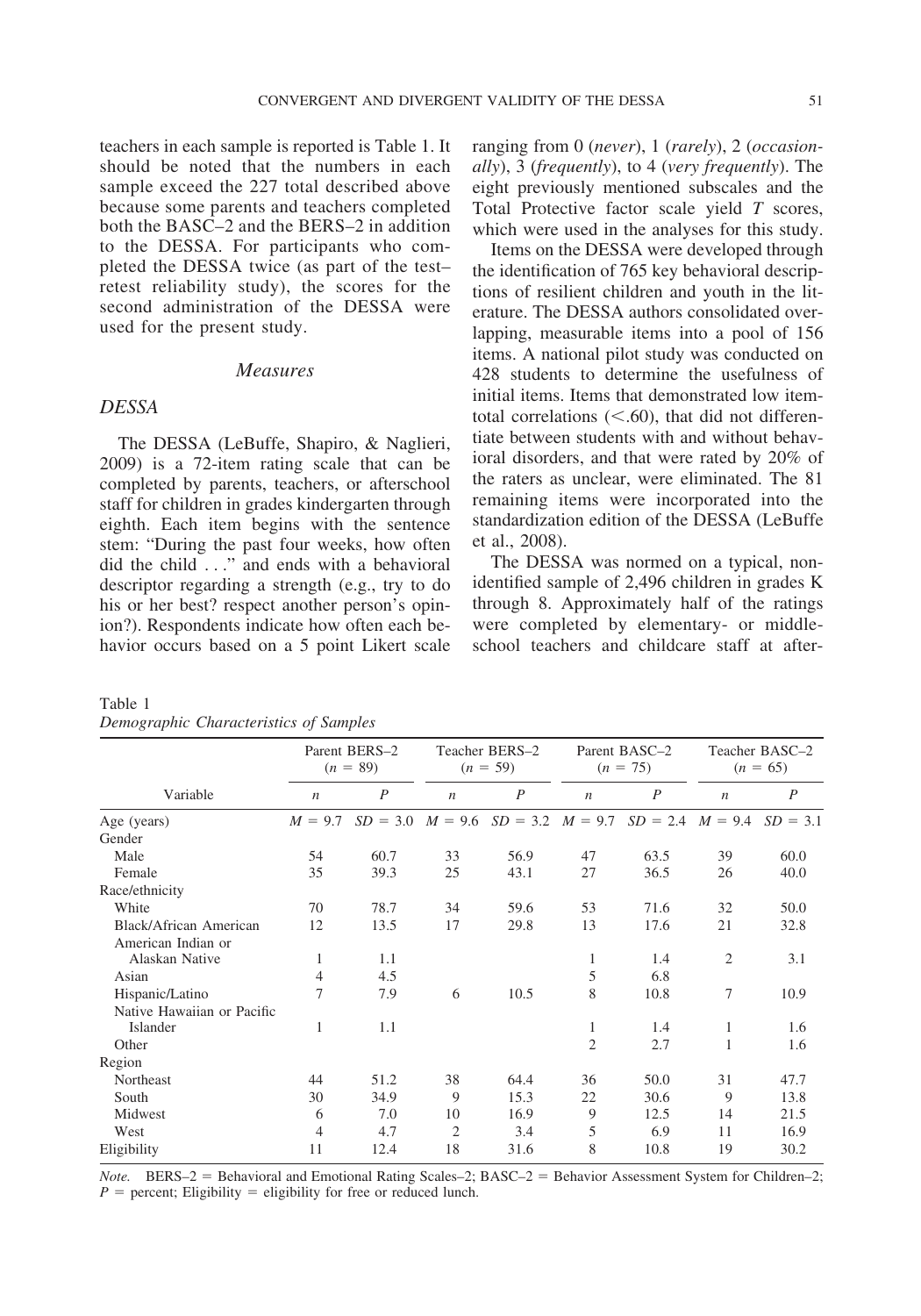school programs (1,250), the other half were completed by parents and other relatives (1,246). This sample of children accurately represented the 5- to 14-year-old population of the United States with respect to gender, geographic region of residence, race, ethnicity, and socioeconomic status, according to the 2004 to 2005 Census (LeBuffe, Shapiro, & Naglieri, 2009). The internal consistency of the DESSA is high, with reliability coefficients for the subscales ranging from .87 to .93. In addition, test–retest reliability coefficients on the Total Protective factors for a 1-week interval were .94 for teachers  $(N = 38)$  and .90 for parents  $(N = 100)$ 54). Test–retest reliability coefficients for the subscales were also high, ranging from .79 (Social Awareness) to .90 (Relationship Skills) for parent ratings and .86 (Self-Awareness) to .94 (Responsibility; Judgment) for teacher ratings (LeBuffe et al., 2008).

## *BERS–2*

The original BERS (Epstein & Sharma, 1998), which consisted of a single rating scale to be completed by caregivers or service providers familiar with the child, was revised by Epstein in 2004 to include the Youth Rating scale (YRS), Parent Rating scale (PRS), and Teacher Rating scale (TRS; Buckley & Epstein, 2004). Each rating scale contains Likert-type questions in which the rater must indicate to what degree the described strength is present or absent for the student based on a scale ranging from 0 (*not at all like*), 1 (*not much like*), 2 (*like*), to 3 (*very much like*) (Epstein, 2004). The BERS–2 includes a Strength Index and five subscales derived through factor analysis: Interpersonal Strengths, Family Involvement, Intrapersonal Strengths, School Functioning, and Affective Strengths. The PRS and YRS contain a supplemental Career Strength subscale.

The BERS–2 was normed on a typical, nonidentified, nationally representative sample of 2,176 school-age children for the TRS, 927 students for the PRS, and 1,301 for the YRS (Epstein, 2004). Internal consistency coefficients range from .81 to .89 for the TRS and .80 to .97 for the PRS. The Strength Index internal consistency coefficients for the TRS and PRS were .98 and .97, respectively. Internal consistency coefficients for the YRS were calculated for ages 11 through 18, with average coefficients for the subscales ranging from .79 to .88. The Strength Index had a coefficient of .95. According to the manual, the BERS–2 possesses adequate test–retest reliability for the TRS  $(r = .85 \text{ to } .99; N = 59)$ , PRS  $(r = .82 \text{ to } )$ .92;  $N = 45$ ), and YRS ( $r = .84$  to .91;  $N = 42$ ).

There is some evidence of convergent validity of parent and teacher ratings for students with emotional and behavioral disorders (EBD; Friedman, Leone, & Freidman, 1999), although significant differences have been observed between adolescent and caregiver ratings for the Family Involvement and School Functioning subscales on the BERS (Friedman, Friedman, & Weaver, 2003).

Moderate negative correlations were observed between the BERS–2 and the maladaptive scales of the Systematic Screening for Behavior Disorders (Walker & Severson, 1999), the Scale for Assessing Emotional Disturbance (Epstein & Cullinan, 1998), the Social Skills Rating System (Gresham & Elliot, 1990), and the Child Behavior Checklist (CBCL; Achenbach & Rescorla, 2001). Positive correlations were observed for adaptive scales of the same measures. These findings indicate the BERS–2 is well-suited and validated for use with students with EBD (Epstein, 2004; Epstein, Mooney, Ryser, & Pierce, 2004).

## *BASC–2*

The BASC–2 (Reynolds & Kamphaus, 2004) is a multimethod, multidimensional assessment system that may be used to evaluate the behavior and self-perceptions of children and young adults aged 2 to 25 years. It contains two rating scales, one for teachers (Teacher Rating scales, or TRS) and one for parents (Parent Rating scales, or PRS), a self-report scale (Self-Report of Personality, or SRP), a Structured Developmental History form (SDH), and an observational form (Student Observation System, or SOS). Both the TRS and the PRS contain Likert-type questions in which the rater is asked to indicate how often a certain behavior has occurred in the last several months (i.e., *N never occurs,* S *sometimes occurs,* O *often occurs*, and  $A = almost always occurs$ . The child versions of the PRS and TRS (i.e., PRS–C and PRS–A) are to be used with children ages 6 to 11 and contain 139 items. The adolescent versions (i.e., TRS–C and TRS–A) are to be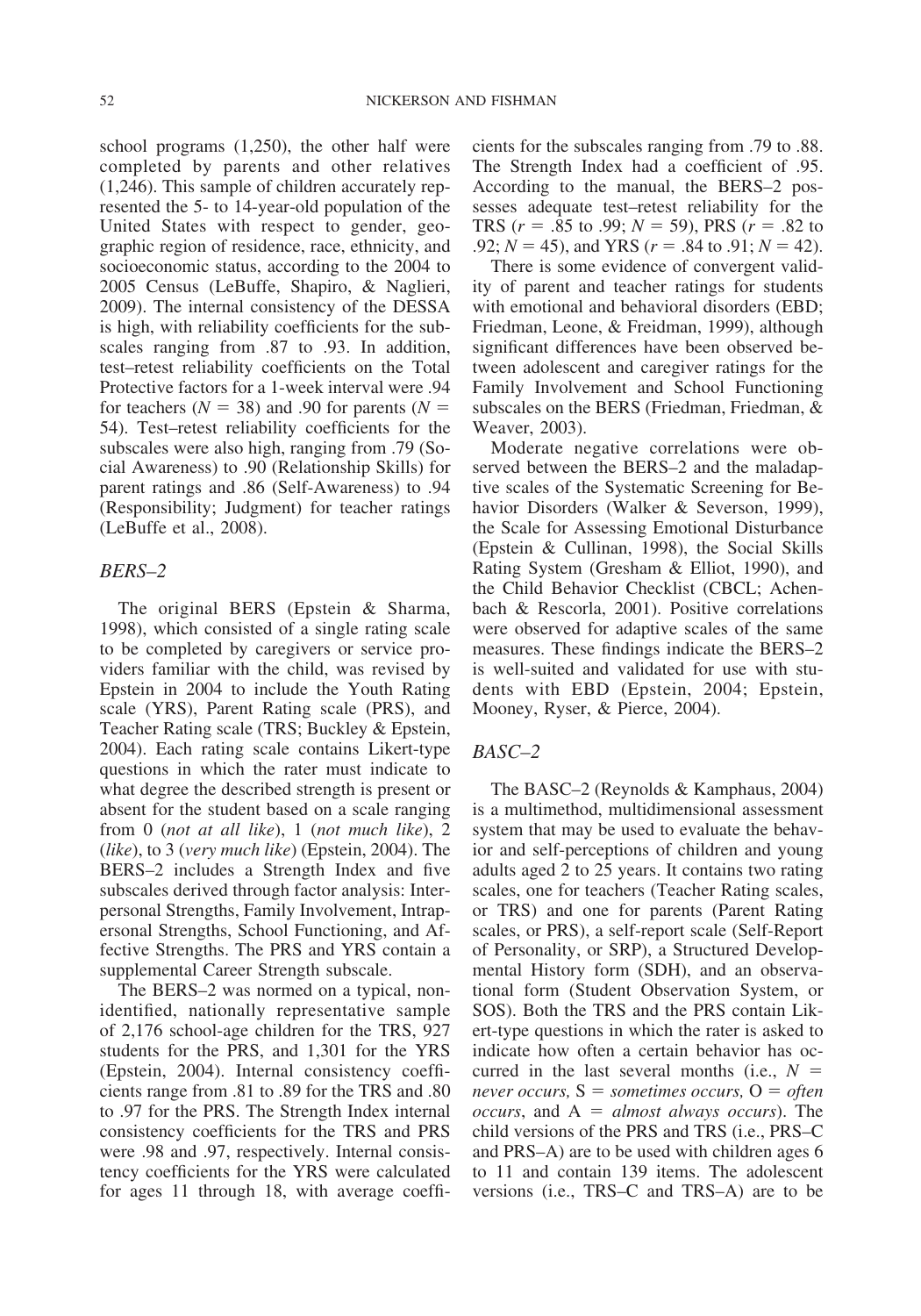used with young adults aged 12 to 21 and contain 160 and 150 items, respectively.

The BASC–2 rating scales include 10 clinical subscales: Aggression, Anxiety, Attention Problems, Atypicality, Conduct Problems, Depression, Hyperactivity, Learning Problems (on TRS only), Somatization, and Withdrawal. They also contain four strength subscales: Adaptability, Leadership, Social Skills, and Study Skills (on TRS only). Further, both the TRS and the PRS provide a Behavioral Symptoms Index (BSI) and three composite scales: Externalizing Problems, Internalizing Problems, and Adaptive Skills. The TRS also includes a School Problems composite scale (Reynolds & Kamphaus, 2004). The BASC–2 was normed on a nationally representative sample of 13,000 children and young adults aged 2 through 18 years (Reynolds & Kamphaus, 2004).

Internal consistency scores for the TRS are in the middle .90s for the BSI and Externalizing Problems composite, in the low to middle .90s for School Problems and Adaptive Skills composites, and in the high .80s to .90s for the Internalizing Problems composite. Furthermore, internal consistency scores of individual scales have a median value of .84 at the preschool level and range from .85 to .89 at the child and adolescent levels (Reynolds & Kamphaus, 2004). Test–retest reliabilities for the composite scales are in the middle .80s to the low .90s, except for the Internalizing Problems scale at the adolescent level, which is .78. The test– retest median test–retest reliabilities for the subscales are .82 at the preschool level, .86 at the child level, and .81 at the adolescent level. Interrater reliabilities for the BASC–2 are lower with median reliability estimates at .65, .56, and .53 for the preschool, child, and adolescent levels, respectively (Reynolds & Kamphaus, 2004). The validity for the TRS was determined through factor analysis and through correlations with other measures. Factor analytic approaches indicated that the BASC–2 has adequate construct validity for preschool, child, and adolescent levels. Moreover, moderate to high correlations between the BASC–2 and comparable behavior rating scales also support the validity of the BASC–2. Further, extremely high correlations between the BASC–2 TRS and the original BASC TRS provide a credible basis for

generalizing previous research on the BASC to the BASC–2 (Reynolds & Kamphaus, 2004).

Composite score reliabilities for the PRS are also high, although slightly lower than those on the TRS. The median values range from .80 to .83 at the preschool level, .83 to .87 at the child level, and .83 to .86 at the adolescent level. Test–retest reliabilities for the PRS composite scales are high as well, generally in the low .80s to the low .90s, except on for the Internalizing Problems at the child level (.78). For the subscales the median test–retest reliabilities are .77, .84, and .81 at the preschool, child, and adolescent levels, respectively. The PRS also has adequate interrater reliability with median reliabilities at .74, .69, and .77 for preschool, child, and adolescent levels, respectively. As with the TRS, factor analyses and correlations with other measures were used to establish validity for the PRS. The factor analyses generally revealed positive correlations within clinical scales and adaptive scales and negative correlations between clinical and adaptive scales. Further, the correlations between scales and composites provide evidence of construct validity. Overall, correlations between the PRS and the Achenbach System of Empirically Based Assessment Child Behavior Checklist (Achenbach & Rescorla, 2001), the Conners' Parent Rating Scale— Revised (Conners, 1997), and the Behavior Rating Inventory of Executive Functioning (Gioia, Isquith, Guy, & Kenworthy, 2000) were moderate to high, further supporting the validity of the BASC–2. Also, as with the TRS, extremely high correlations were noted between the BASC–2 PRS and the original BASC PRS (Reynolds & Kamphaus, 2004).

# Results

Descriptive statistics for the parent and teacher ratings on the DESSA, BASC–2, and BERS–2 are provided in Table 2. Pearson product–moment correlations between the DESSA and BERS–2 subscales and total scales completed by parents and teachers are displayed in Tables 3 and 4, respectively. All DESSA and BERS–2 subscales and total scales completed by parents and teachers were correlated significantly at the  $p < .01$  level. The DESSA Total Protective factors and BERS–2 Strengths Index correlated highly at .80 for both parents and teachers. To obtain an average correlation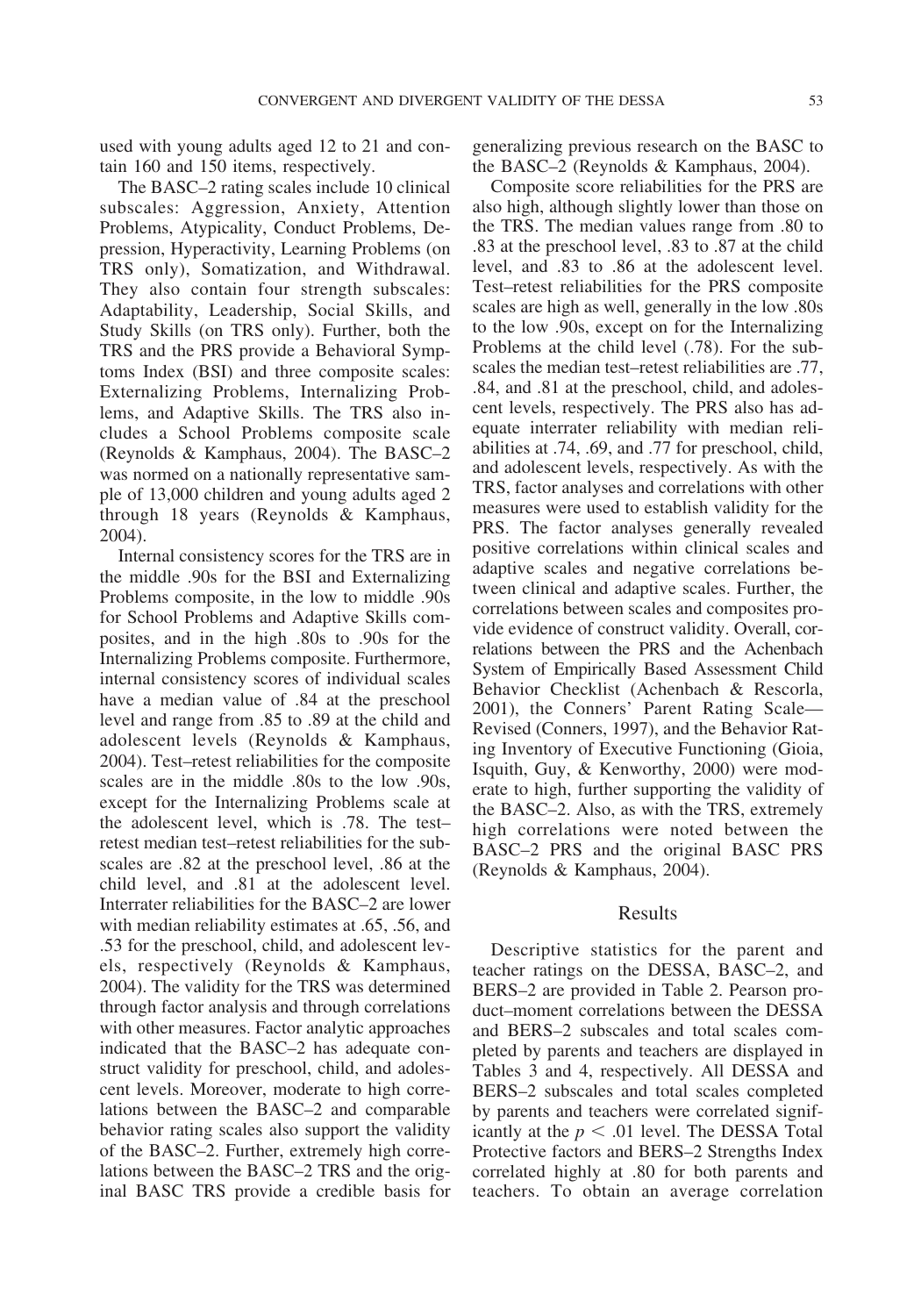Table 2

*Descriptive Statistics for the DESSA, BERS–2, and BASC–2*

|                                 | Parent <sup>a</sup> |           | Teacherb |           |
|---------------------------------|---------------------|-----------|----------|-----------|
|                                 | M                   | <b>SD</b> | M        | <b>SD</b> |
| <b>DESSA</b>                    |                     |           |          |           |
| Optimistic Thinking             | 47.02               | 11.16     | 45.63    | 11.00     |
| Self-Management                 | 46.43               | 10.64     | 47.05    | 11.17     |
| Goal-Directed Behavior          | 46.39               | 10.14     | 46.66    | 10.49     |
| Self-Awareness                  | 48.15               | 9.58      | 46.54    | 10.17     |
| Social-Awareness                | 47.26               | 10.59     | 47.31    | 11.58     |
| Personal Responsibility         | 45.86               | 9.87      | 46.91    | 10.88     |
| Decision Making                 | 47.35               | 10.56     | 47.33    | 11.89     |
| Relationship Skills             | 48.69               | 10.45     | 46.73    | 10.86     |
| <b>Total Protective factors</b> | 46.70               | 10.35     | 46.14    | 11.09     |
| BERS-2                          |                     |           |          |           |
| Interpersonal Strengths         | 9.86                | 3.19      | 10.53    | 3.45      |
| Family Involvement              | 10.34               | 2.69      | 10.24    | 3.45      |
| <b>Intrapersonal Strengths</b>  | 10.58               | 3.36      | 9.59     | 3.12      |
| School Functioning              | 9.61                | 3.56      | 9.59     | 3.42      |
| Affective Strength              | 10.51               | 2.85      | 10.54    | 3.45      |
| Career Strength                 | 10.25               | 3.35      |          |           |
| Strength Index                  | 101.03              | 18.28     | 100.51   | 20.13     |
| $BASC-2$                        |                     |           |          |           |
| <b>Behavioral Symptoms</b>      |                     |           |          |           |
| Index                           | 53.48               | 12.30     | 56.59    | 13.77     |
| <b>Attention Problems</b>       | 54.59               | 11.44     | 53.49    | 11.11     |
| Atypicality                     | 52.11               | 14.09     | 59.96    | 14.50     |
| Withdrawal                      | 50.02               | 10.61     | 55.10    | 11.38     |
| Externalizing                   | 53.69               | 12.90     | 54.39    | 14.22     |
| Hyperactivity                   | 54.98               | 13.35     | 53.63    | 12.40     |
| Aggression                      | 52.45               | 11.95     | 55.60    | 16.15     |
| <b>Conduct Problems</b>         | 52.48               | 12.63     | 53.16    | 12.92     |
| Internalizing                   | 51.50               | 9.26      | 55.65    | 11.81     |
| Anxiety                         | 51.95               | 9.69      | 53.26    | 11.62     |
| Depression                      | 52.42               | 10.41     | 57.69    | 14.66     |
| Somatization                    | 49.22               | 11.00     | 52.76    | 11.02     |
| Adaptive Skills                 | 47.92               | 10.50     | 46.14    | 10.83     |
| Adaptability                    | 46.97               | 10.64     | 45.28    | 11.35     |
| <b>Social Skills</b>            | 49.73               | 10.26     | 47.15    | 10.46     |
| Leadership                      | 50.97               | 9.55      | 48.43    | 10.38     |

*Note.* An em dash (—) indicates that teachers did not complete the Career Strength on the BERS–2. DESSA Devereux Student Strengths Assessment; BERS-2 = Behavioral and Emotional Rating Scales–2; BASC–2 = Behavior Assessment System for Children–2.

<sup>a</sup> DESSA,  $n = 122$ ; BERS–2,  $n = 98$ ; BASC–2,  $n = 86.$  b DESSA,  $n = 92$ ; BERS–2,  $n = 59$ ; BASC–2,  $n = 68$ .

across all subscales that is less affected by sampling distribution (Corey, Dunlap, & Burke, 1998), a Fisher's *Z* transformation was conducted, *z*[prime] =  $0.5$ [ln (1 + *r*)  $-$  ln (1 - *r*)], where all Pearson *r* values were converted to *z*[prime]. Once the average of the *z*[prime] was obtained, this value was converted back to *r*.

The correlations between parent ratings on the DESSA and BERS–2 subscales ranged from .41 to .77 (mean  $r = .59$ ). Correlation coefficients for teacher ratings on the DESSA and BERS–2 subscales ranged from .49 to .78 (mean  $r =$ .57). According to Cohen's (1992) guidelines for interpreting the magnitude of productmoment correlations as small (.10), medium (.30), or large (.50), the large majority of correlations between parent and teacher ratings on the DESSA and BERS–2 were large.

Convergent validity was further explored by correlating the DESSA with the BASC–2 Adaptive Skills Composite and subscales. As shown in Tables 5 and 6, all DESSA subscales and BASC–2 Adaptive Skills subscales correlated significantly at the  $p < .01$  level for both parent and teacher raters. The DESSA Total Protective factors and BASC–2 Adaptive Skills Composite were strongly correlated for parents  $(r = .77)$ and teachers  $(r = .92)$ . Subscale correlations ranged from .42 to .71 for parents and .62 to .85 for teachers. Fisher *z* transformations were computed for the Pearson *r* coefficients for subscales of the DESSA and the Adaptive Skills subscales of the BASC–2, means were then calculated, and transformed back into *r*, resulting in an average *r* of .57 for parents and .77 for teachers.

The divergent validity of the DESSA was explored by correlating the Total Protective factors and subscales with the BASC–2 Behavioral Symptoms Index and clinical subscales. As shown in Table 5, the large majority of correlations for the parent ratings were significantly, negatively correlated, with the exception of the Anxiety, Somatization, and Withdrawal subscales. Using the Fisher's *Z* transformation to obtain average correlations, the mean *r* for parent DESSA subscales and the Externalizing Scales of the BASC–2 was  $-.50$ . The mean  $r$ for the parent DESSA subscales and the BASC–2 Internalizing subscales was  $-.14$ . A very similar pattern of results were found for teacher ratings, with moderate-to-high negative correlations between DESSA subscales and BASC–2 clinical subscales, except for Anxiety and Somatization. The mean Pearson *r* correlations between the teacher DESSA subscales and the BASC–2 clinical subscales were as follows: Externalizing  $-.60$ , Internalizing  $-.26$ , and School Problems  $-.62$ .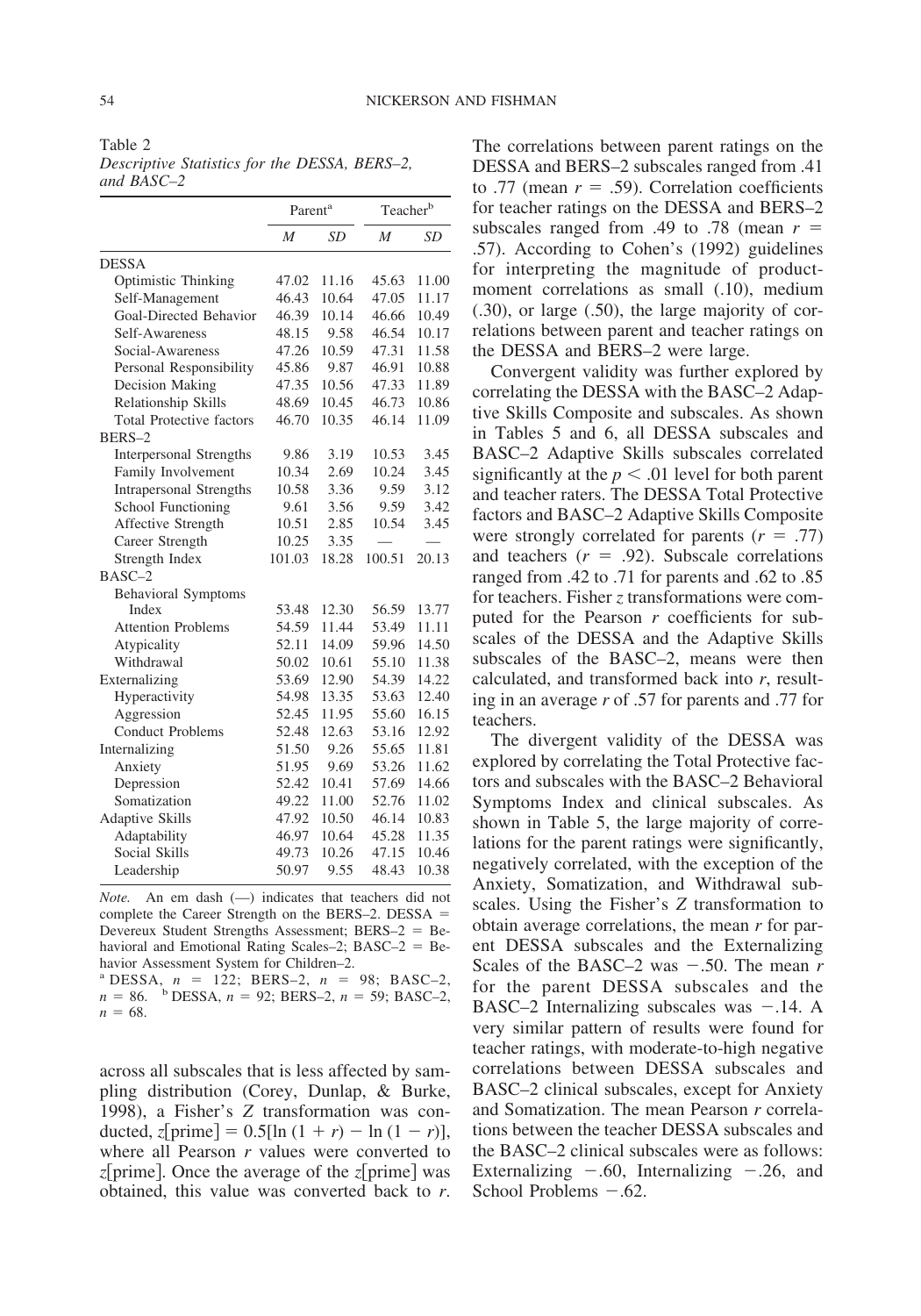| BERS-2                  | Devereux student strengths assessment |          |          |          |          |          |          |          |            |  |
|-------------------------|---------------------------------------|----------|----------|----------|----------|----------|----------|----------|------------|--|
|                         | Opt                                   | $S-M$    | $G-D$    | Self-A   | $Soc-A$  | Resp     | DM       | Relat    | <b>TPF</b> |  |
| Interpersonal Strengths | $.55***$                              | $.77***$ | $.51***$ | $.50***$ | $.72***$ | $.68***$ | $71***$  | $.67***$ | $.72***$   |  |
| <b>Family Strength</b>  | $.56***$                              | $.56***$ | $.53***$ | $.49***$ | $.59***$ | $.58***$ | $.61***$ | $.57***$ | $.65***$   |  |
| Intrapersonal Strengths | $.71***$                              | $.56***$ | $.53***$ | $.59***$ | $.56***$ | $.59***$ | $.53***$ | $.55***$ | $.65***$   |  |
| School Functioning      | $.57***$                              | $.68***$ | $.72***$ | $.58***$ | $.52***$ | $.72***$ | $.62***$ | $.50***$ | $.70***$   |  |
| Affective Strength      | $.62**$                               | $.46***$ | $.48***$ | $.65***$ | $.57***$ | $.48***$ | $.59***$ | $.65***$ | $.64***$   |  |
| Career Functioning      | $.49***$                              | $.48***$ | $.53***$ | $.60***$ | $.42***$ | $.54***$ | $.56***$ | $.41***$ | $.57***$   |  |
| Strength Index          | $.72***$                              | $.73***$ | $.67***$ | $.67***$ | $.70***$ | $.73***$ | $.73***$ | $.69***$ | $.80**$    |  |

Table 3 *Correlations Between Parent Devereux Student Strengths Assessment and BERS–2*

*Note.*  $N = 89$ . BERS–2 = Behavioral and Emotional Rating Scales–2; Opt = Optimistic Thinking; S-M = Self-Management; G-D = Goal-Directed Behavior; Self-A = Self-Awareness; Soc-A = Social Awareness; Resp = Personal Responsibility; DM = Decision Making; Relat = Relationship Skills; TPF = Total Protective factors. \*\*  $p < .01$ .

The average correlations were further examined for differences in raters and behaviors measured. Teachers' mean correlations for DESSA subscales and BASC–2 Externalizing subscales were significantly higher than the parents' mean correlations for DESSA subscales and BASC–2 Externalizing subscales,  $t(46) = 3.75$ ,  $p < .001$ , but teacher and parent mean correlations for DESSA subscales and BASC–2 Internalizing subscales did not differ significantly,  $t(46) = 1.85, p = .07$ . In addition, combined parent and teacher average correlations between DESSA subscales and BASC–2 Externalizing subscales were significantly higher than the average correlations between DESSA subscales and BASC–2 Internalizing subscales,  $t(47)$  =  $-12.78, p < .001.$ 

## Discussion

The results across all four samples yielded consistent findings supporting the convergent and divergent validity of the DESSA. The DESSA Total Protective factors and subscales had significant, moderate-to-high correlations with the BERS–2 Strength Index and subscales as well as the BASC–2 Adaptive Skills Composite and subscales. This suggests that the DESSA corresponds closely to other standardized, psychometrically sound instruments that measure similar constructs, yet the correlations were not so high as to raise concerns about the measures being exact replications of each other.

Support for the convergent validity of the DESSA was found for both parents and teachers and across measures (i.e., BERS–2 and BASC– 2). Findings of the current study also supported the divergent validity of the DESSA, evidenced by the moderate negative correlations with the BASC–2 clinical subscales. These correlations between the DESSA subscales and BASC–2 Externalizing subscales were higher for teachers than parents. It is not uncommon for reli-

| Table 4                                                                       |  |  |  |  |
|-------------------------------------------------------------------------------|--|--|--|--|
| Correlations Between Teacher Devereux Student Strengths Assessment and BERS-2 |  |  |  |  |

| BERS-2                  |          | Devereux student strengths assessment |          |          |          |          |          |          |            |  |
|-------------------------|----------|---------------------------------------|----------|----------|----------|----------|----------|----------|------------|--|
|                         | Opt      | $S-M$                                 | G-D      | Self-A   | $Soc-A$  | Resp     | DM       | Relat    | <b>TPF</b> |  |
| Interpersonal Strengths | $.55***$ | $.75***$                              | $.67***$ | $.49***$ | $.74***$ | $.66***$ | $.75***$ | $.72***$ | $.74***$   |  |
| Family Involvement      | $.70***$ | $.68***$                              | $.76***$ | $.66***$ | $.67***$ | $.72***$ | $.76***$ | $.70***$ | $.78***$   |  |
| Intrapersonal Strengths | $.77***$ | $.61***$                              | $.67***$ | $.59***$ | $.53***$ | $.63***$ | $.63***$ | $.62***$ | $.69***$   |  |
| School Functioning      | $.49***$ | $.69***$                              | $.72***$ | $.53***$ | $.56***$ | $.78***$ | $.69***$ | $.55***$ | $.69***$   |  |
| Affective Strength      | $.65***$ | $.50**$                               | $.59***$ | $.59***$ | $.49***$ | $.49***$ | $.58***$ | $.63***$ | $.62***$   |  |
| Strength Index          | $.72***$ | $73***$                               | $.78***$ | $.65***$ | $.68***$ | $.75***$ | $.78***$ | $.74***$ | $.80***$   |  |

*Note.*  $N = 59$ . BERS–2 = Behavioral and Emotional Rating Scales–2; Opt = Optimistic Thinking; S-M = Self-Management;  $G-D =$  Goal-Directed Behavior; Self-A = Self-Awareness; Soc-A = Social Awareness; Resp = Personal Responsibility; DM = Decision Making; Relat = Relationship Skills; TPF = Total Protective factors.  $p < .01$ .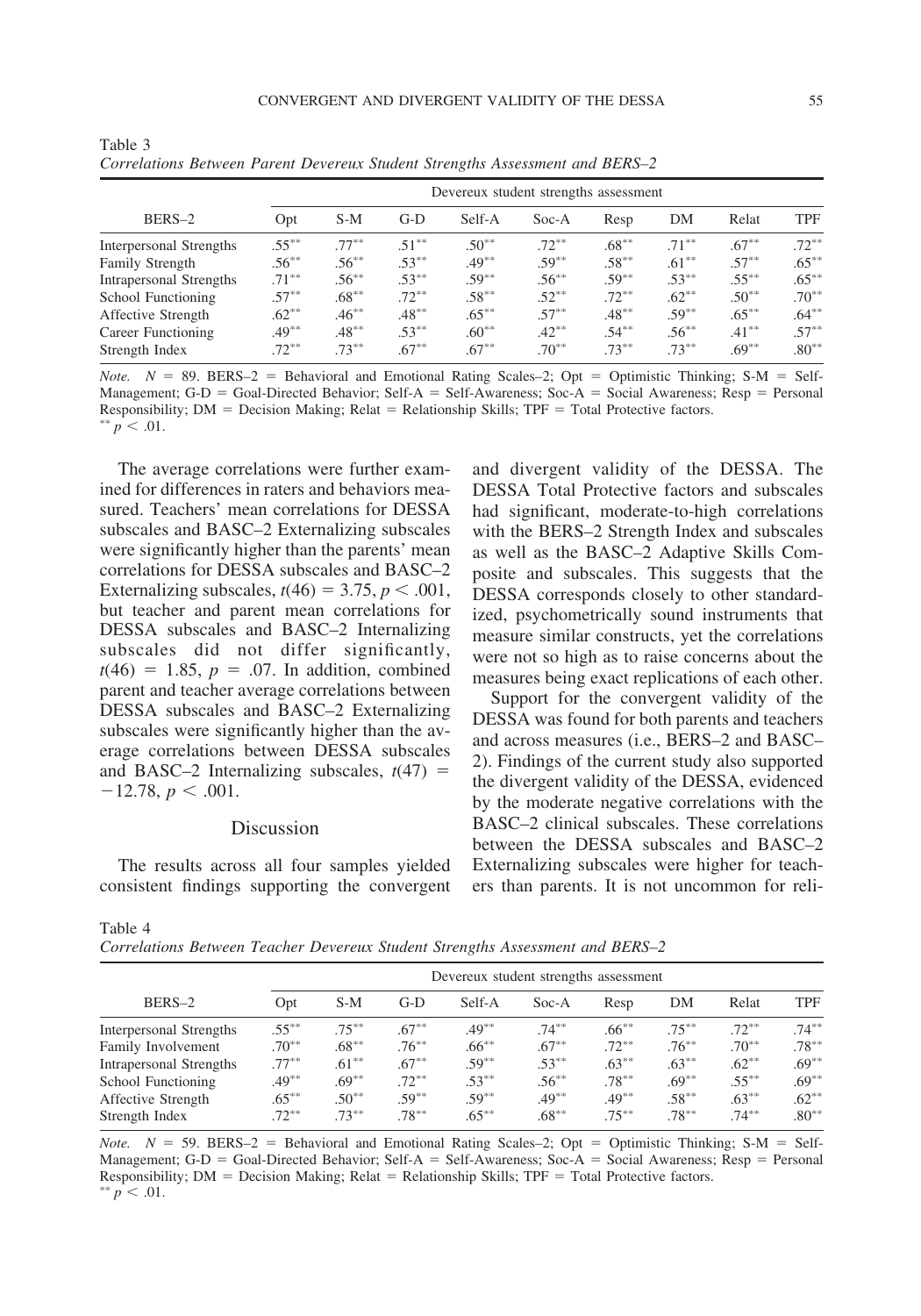|                           | Devereux student strengths assessment |           |           |           |           |           |             |           |            |
|---------------------------|---------------------------------------|-----------|-----------|-----------|-----------|-----------|-------------|-----------|------------|
| BASC-2                    | Opt                                   | $S-M$     | $G-D$     | Self-A    | $Soc-A$   | Resp      | DM          | Relat     | <b>TPF</b> |
| <b>BSI</b>                | $-.61***$                             | $-.69**$  | $-.53***$ | $-.42**$  | $-.57***$ | $-.62**$  | $-.57***$   | $-.52**$  | $-.64***$  |
| <b>Attention Problems</b> | $-.59**$                              | $-.74***$ | $-.60**$  | $-.48**$  | $-.54***$ | $-.68***$ | $-.60**$    | $-.46***$ | $-.65***$  |
| Atypicality               | $-.46***$                             | $-.57***$ | $-.47***$ | $-.39***$ | $-.44***$ | $-.57**$  | $-.50**$    | $-.41***$ | $-.53***$  |
| Withdrawal                | $-.40**$                              | $-.28*$   | $-.18$    | $-.21$    | $-.27*$   | $-.23$    | $-.25^*$    | $-.32***$ | $-.30**$   |
| Externalizing             | $-.54***$                             | $-.71***$ | $-.53**$  | $-.36***$ | $-.58**$  | $-.63**$  | $-.58**$    | $-.48**$  | $-.62**$   |
| <b>Hyperactivity</b>      | $-.40**$                              | $-.64***$ | $-.42**$  | $-.21$    | $-.48***$ | $-.53***$ | $-.46***$   | $-.34***$ | $-.49***$  |
| Aggression                | $-.56***$                             | $-.62**$  | $-.49***$ | $-.37***$ | $-.57***$ | $-.58***$ | $-.56^{**}$ | $-.53***$ | $-.61***$  |
| <b>Conduct Problems</b>   | $-.48***$                             | $-.61**$  | $-.51***$ | $-.42**$  | $-.51***$ | $-.60**$  | $-.55***$   | $-.44***$ | $-.57**$   |
| Internalizing             | $-.25*$                               | $-.29*$   | $-.20$    | $-.20$    | $-.19$    | $-.15$    | $-.17$      | $-.16$    | $-.24*$    |
| Anxiety                   | $-.02$                                | $-.01$    | .06       | .01       | .05       | .11       | .10         | .09       | .04        |
| Depression                | $-.51***$                             | $-.43***$ | $-.33***$ | $-.34***$ | $-.47**$  | $-.37***$ | $-.37***$   | $-.43***$ | $-.46**$   |
| Somatization              | $-.01$                                | $-.18$    | $-.17$    | $-.10$    | .01       | $-.07$    | $-.12$      | $-.01$    | $-.10$     |
| Adaptive Skills           | $.75***$                              | $.71***$  | $.66***$  | $.64***$  | $.65***$  | $.74***$  | $.72***$    | $.66***$  | $.77***$   |
| Adaptability              | $.56***$                              | $.62***$  | $.46***$  | $.42***$  | $.61***$  | $.56***$  | $.60**$     | $.52***$  | $.61***$   |
| Social Skills             | $.63***$                              | $.52***$  | $.49***$  | $.56***$  | $.63***$  | $.58***$  | $.64***$    | $.71***$  | $.67***$   |
| Leadership                | $.61***$                              | $.56***$  | $.58***$  | $.58***$  | $.49***$  | $.59***$  | $.59***$    | $.49***$  | $.63***$   |

Table 5 *Correlations Between Parent Devereux Student Strengths Assessment and BASC–2*

*Note.*  $N = 75$ . BASC-2 = Behavior Assessment System for Children-2; BSI = Behavioral Symptoms Index; Opt = Optimistic Thinking;  $S-M = Self-Management$ ;  $G-D = Goal-Directed Behavior$ ; Self-A = Self-Awareness; Soc-A = Social Awareness;  $Resp = Personal Responsibility$ ;  $DM = Decision Making$ ; Relat = Relationship Skills; TPF = Total Protective factors.

 $p < .05.$  \*\*  $p < .01.$ 

ability to differ between and among different raters and across behaviors. For example, an influential meta-analysis conducted by Achenbach, McConaughy, and Howell (1987) on cross-informant correlations for emotional and behavioral problems found a mean Pearson *r* of .60 for informants with similar roles (e.g., mother and father, two teachers), a mean *r* of .28 for different status informants (e.g., teacher and parent), and a mean *r* of .22 for a child rater and an adult informant. It has been argued that these diverse perspectives are not evidence of reliability problems, per se, but rather indicative of the need to gather information from different sources and to use multiple methods of assessment (Achenbach et al., 1987). The accuracy of informant reports may differ depending on the type of behavior rated. Parent ratings of internalizing behavior are more closely related than teacher ratings to independent observations of internalizing behavior, whereas teacher ratings are more strongly related than parent ratings to independent observations of externalizing behavior (Hinshaw, Han, Erhardt, & Huber, 1992). Results of the current study are suggestive of teachers having slightly more consistency in the inverse relationship between

strengths and externalizing behaviors than parents, although parents were also highly consistent.

The moderate negative relationships between the clinical scales of the BASC–2 and the subscales of the DESSA are consistent with relevant literature indicating that students with identified disabilities exhibit fewer strength areas (Epstein, 2004; Nickerson & Brosof, 2003; Reid et al., 2000). More interesting, Anxiety, and Somatization were not significantly correlated, (either positively or negatively), with the DESSA Total Protective factors or subscales. In addition, the DESSA subscales correlated higher for BASC–2 Externalizing subscales than for Internalizing subscales for both parents and teachers. These results are similar to those obtained by Nickerson and Brosof (2003), indicating that an anxiety-related subscale of physical symptoms and fears did not correlate significantly with a strength-based measure. It is possible that some internalizing problems, such as moderate anxiety, may actually be helpful for some children, in areas such as self-management and responsibility, but not for others, therefore accounting for the near-zero correlations. In contrast, children who exhibit external-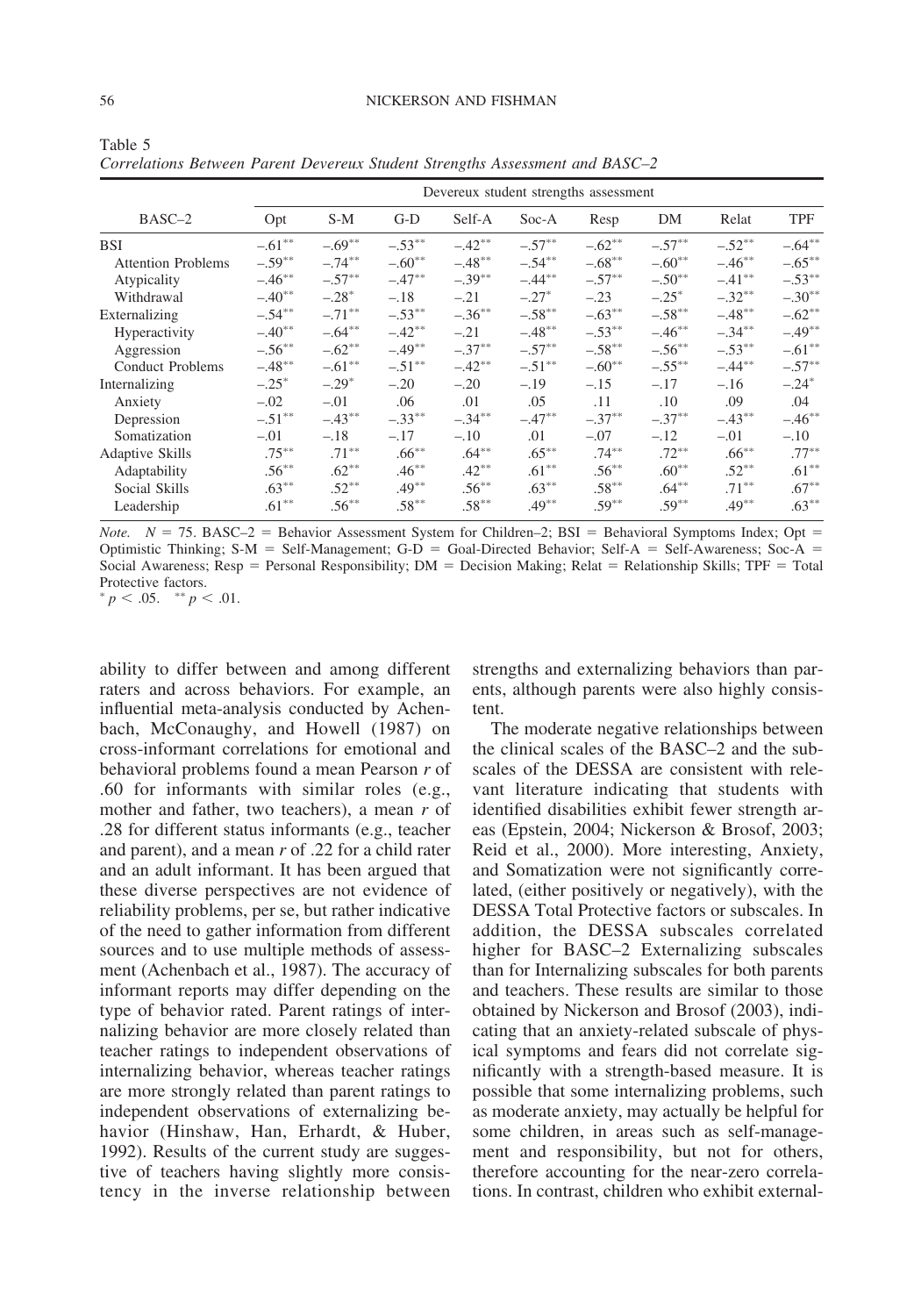|                           | Devereux Student Strengths Assessment |           |           |           |           |           |           |           |            |  |
|---------------------------|---------------------------------------|-----------|-----------|-----------|-----------|-----------|-----------|-----------|------------|--|
| BASC-2                    | Opt                                   | S-M       | $G-D$     | Self-A    | Soc-A     | Resp      | DM        | Relat     | <b>TPF</b> |  |
| <b>BSI</b>                | $-.62**$                              | $-.77***$ | $-.63***$ | $-.56***$ | $-.73***$ | $-.66***$ | $-.73***$ | $-.70**$  | $-.72**$   |  |
| Atypicality               | $-.40**$                              | $-.56**$  | $-.49**$  | $-.43***$ | $-.42**$  | $-.51***$ | $-.51***$ | $-.45***$ | $-.50**$   |  |
| Withdrawal                | $-.61**$                              | $-.64***$ | $-.48***$ | $-.46***$ | $-.65***$ | $-.51***$ | $-.53**$  | $-.59***$ | $-.59***$  |  |
| Externalizing             | $-.53***$                             | $-.69***$ | $-.54**$  | $-.50**$  | $-.70**$  | $-.58***$ | $-.71***$ | $-.70**$  | $-.67**$   |  |
| Hyperactivity             | $-.44***$                             | $-.68**$  | $-.54**$  | $-.50**$  | $-.62**$  | $-.59**$  | $-.67**$  | $-.62**$  | $-.63**$   |  |
| Aggression                | $-.53***$                             | $-.63***$ | $-.47**$  | $-.43***$ | $-.69**$  | $-.50**$  | $-.66***$ | $-.66***$ | $-.62**$   |  |
| <b>Conduct Problems</b>   | $-.55***$                             | $-.69***$ | $-.57***$ | $-.53***$ | $-.70**$  | $-.59***$ | $-.73***$ | $-.71***$ | $-.69***$  |  |
| Internalizing             | $-.36***$                             | $-.46***$ | $-.31*$   | $-.24$    | $-.42**$  | $-.31*$   | $-.37***$ | $-.36***$ | $-.37***$  |  |
| Anxiety                   | $-.14$                                | $-.30*$   | $-.12$    | $-.06$    | $-.21$    | $-.13$    | $-.15$    | $-.12$    | $-.16$     |  |
| Depression                | $-.51***$                             | $-.57**$  | $-.42***$ | $-.35***$ | $-.59***$ | $-.43***$ | $-.52**$  | $-.51***$ | $-.52**$   |  |
| Somatization              | $-.11$                                | $-.12$    | $-.11$    | $-.12$    | $-.10$    | $-.11$    | $-.11$    | $-.14$    | $-.11$     |  |
| School Problems           | $-.55***$                             | $-.73***$ | $-.73***$ | $-.60**$  | $-.61***$ | $-.73***$ | $-.68**$  | $-.56***$ | $-.70**$   |  |
| <b>Attention Problems</b> | $-.59***$                             | $-.78***$ | $-.77***$ | $-.66***$ | $-.65***$ | $-.79***$ | $-.74***$ | $-.63***$ | $-.74***$  |  |
| Learning Problems         | $-.44***$                             | $-.61***$ | $-.62**$  | $-.47**$  | $-.50**$  | $-.59**$  | $-.55***$ | $-.43***$ | $-.56***$  |  |
| Adaptive Skills           | $.81***$                              | $.91***$  | $.87***$  | $.82***$  | $.85***$  | $.88***$  | $.88***$  | $.86***$  | $.92***$   |  |
| Adaptability              | $.75***$                              | $.87***$  | $.70***$  | $.67***$  | $.84***$  | $.71***$  | $.79***$  | $.81***$  | $.82***$   |  |
| Social Skills             | $.73***$                              | $.77***$  | $.71***$  | $.72***$  | $.78***$  | $.75***$  | $.79***$  | $.85***$  | $.81***$   |  |
| Leadership                | $.76***$                              | $.85***$  | $.80***$  | $.76***$  | $.76***$  | $.84***$  | $.81***$  | $.77***$  | $.84***$   |  |
| Study Skills              | $.62***$                              | $.72***$  | $.82***$  | $.69***$  | $.66***$  | $.81***$  | $.74***$  | $.66***$  | $.76***$   |  |
|                           |                                       |           |           |           |           |           |           |           |            |  |

Table 6 *Correlations Between Teacher Devereux Student Strengths Assessment and BASC–2*

*Note.*  $N = 65$ . BASC–2 = Behavior Assessment System for Children–2; BSI = Behavioral Symptoms Index; Opt = Optimistic Thinking;  $S-M = Self-Management$ ;  $G-D = Goal-Directed Behavior$ ; Self-A = Self-Awareness; Soc-A = Social Awareness; Resp = Personal Responsibility;  $DM = Decision Making$ ; Relat = Relationship Skills; TPF = Total Protective factors.

 $p < .05.$  \*\*  $p < .01.$ 

izing behaviors can be more aversive to adults and difficult to like (Kauffman, 2001). Further support for these hypotheses comes from a study by Gresham, Lane, MacMillan, and Bocian (1999), who reviewed school records and found that students with externalizing behaviors had six times as many negative comments in their files as did students in the control group; internalizing students had four times as many negative comments as those in the control group.

In summary, the findings of this study provide evidence for both the convergent and the divergent validity of the DESSA. An important question that arises when investigating convergent validity is why one would choose to use a newer scale over more established scales. One advantage of the DESSA is that it utilizes only strength-based items, whereas most rating scales have a larger focus on clinically oriented items. The DESSA also lends itself to be used with the general population in Tier 1 (i.e., universal screening) to promote the socialemotional well-being of all youth as well as for more targeted and intensive interventions. Further, the DESSA was developed primarily to be used in schools. Information obtained through the DESSA may provide useful information about student strengths to promote optimal learning and development both at home and at school. Another advantage the DESSA has over both the BASC–2 and the BERS–2 is that it is shorter and simpler because the same form can be used with both parents and teachers. This also enables parent and teacher ratings to be directly compared on the same set of behaviors.

The DESSA and other strength-based assessment measures may be used in educational and behavioral programming in schools and other settings that serve children and adolescents. This should be done in a systematic way so that strength-based assessment is linked to intervention (Cox, 2006). The DESSA can be used in general classroom settings to provide information to parents and teachers about children's strengths that can be capitalized in academic and behavioral interventions. In addition, strength-based measures can also be incorporated into a comprehensive assessment of students referred for psychoeducational evalua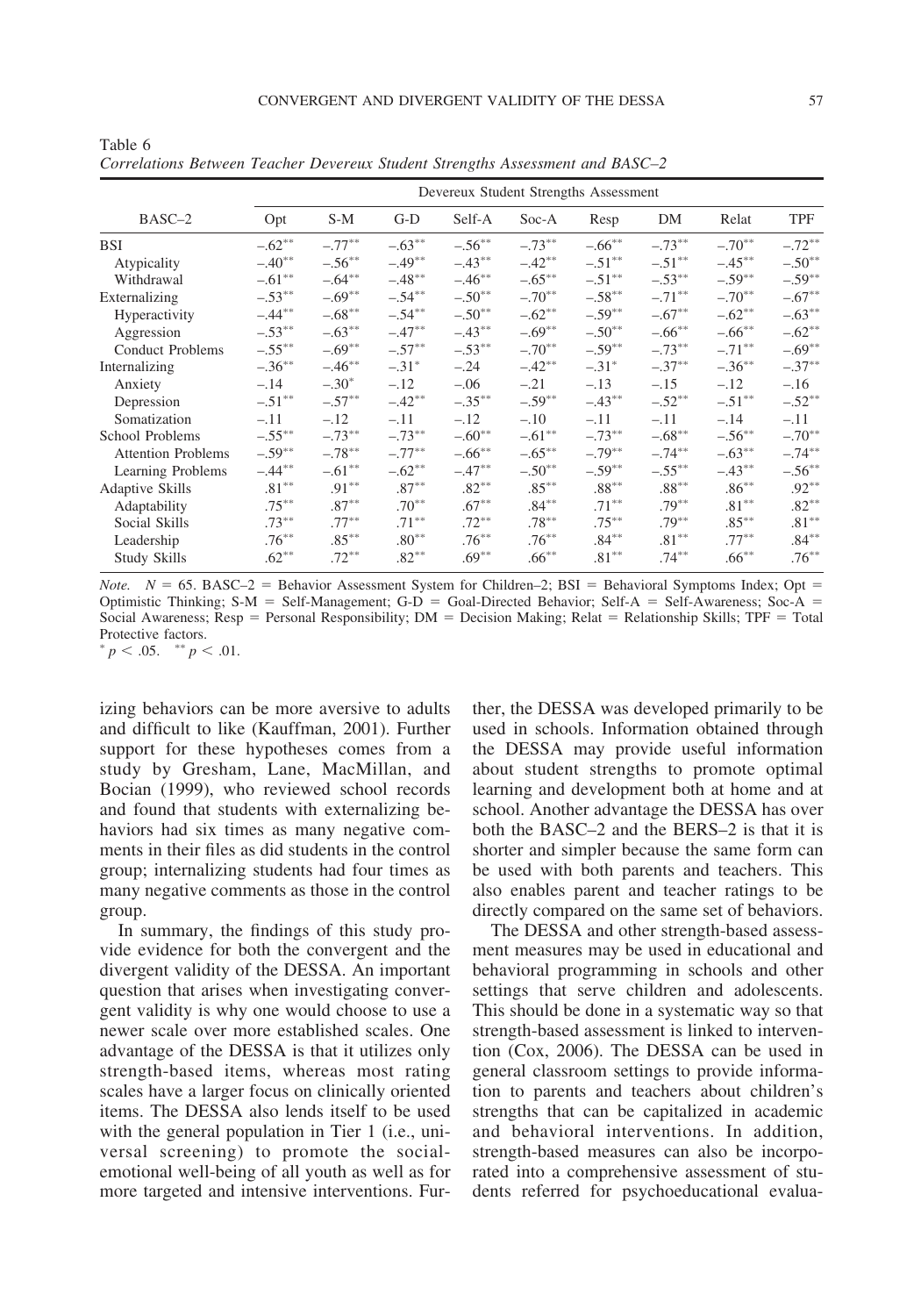tions and systematically related to goals on Individualized Education Plans or Behavior Support Plans. Strength-based measures can also be used to assess individual student progress and for program evaluation.

There were some limitations of the study in terms of sample. The sample sizes for each study were relatively modest. In addition, the convenience samples, although diverse, were not representative of children living in the United States, particularly in terms of gender and geographic region in which the child lived. Therefore, caution must be used when generalizing findings of this research. Another limitation is that the order in which the rating scales were completed was counterbalanced only for participants that were not involved in the larger test–retest reliability study. Notwithstanding these limitations, results of the present study provide preliminary support for the potential of the DESSA as a tool to identify strengths in children. Future research should continue to examine the psychometrics of this instrument.

## References

- Achenbach, T. M., McConaughy, S. H., & Howell, C. T. (1987). Child/adolescent behavioral and emotional problems: Implications of crossinformant correlations for situational specificity. *Psychological Bulletin, 101,* 213–232.
- Achenbach, T. M., & Rescorla, L. A. (2001). *Manual for the ASEBA school-age forms & profiles.* Burlington: University of Vermont, Research Center for Children, Youth, & Families.
- Bramlett, R. K., Murphy, J. J., Johnson, J., Wallingsford, L., & Hall, J. D. (2002). Contemporary practices in school psychology: A national survey of roles and referral problems. *Psychology in the Schools, 39,* 327–335.
- Buckley, J. A., & Epstein, M. H. (2004). The Behavioral and Emotional Rating Scale–2 (BERS–2): Providing a comprehensive approach to strengthbased assessment. *The California School Psychologist, 9,* 21–27.
- Chafouleas, S. M., & Bray, M. A. (Eds.). (2004). Positive psychology [Special issue]. *Psychology in the Schools, 41.*
- Cohen, J. (1992). Quantitative methods in psychology: A power primer. *Psychological Bulletin, 112,* 155–159.
- Conners, C. K. (1997). *Manual for the Conners' Rating Scale — Revised.* North Tonawanda, NY: Multi-Health Systems.
- Corey, D. M., Dunlap, W. P., & Burke, M. J. (1998). Observed and expected bias in average correlation with and without using Fisher's *z* transformation. *Journal of General Psychology, 125,* 245–261.
- Cox, K. F. (2006). Investigating the impact of strength-based assessment on youth with emotional or behavioral disorders. *Journal of Child and Family Studies, 15,* 287–301.
- Donovan, S. A., & Nickerson, A. B. (2007). Strength-based versus traditional social-emotional reports: Impact on multidisciplinary team members' perceptions. *Behavioral Disorders, 32,* 228– 237.
- Epstein, M. H. (2004). *Behavioral and Emotional Rating Scale–2nd ed.: A strength-based approach to assessment.* Austin, TX: PRO-ED.
- Epstein, M. H., & Cullinan, D. (1998). *Scale for Assessing Emotional Disturbance.* Austin, TX: PRO-ED.
- Epstein, M. H., Dakan, E., Oswald, D. P., & Yoe, J. T. (2001). Using strengths-based data to evaluate children's mental health programs. In M. Hernandez & S. Hodges (Eds.), *Developing outcome strategies in children's mental health* (pp. 153– 166). Baltimore: Brooks.
- Epstein, M. H., Harniss, M. K., Robbins, V., Wheeler, L., Cyrulik, S., Kriz, M., et al. (2003). Strength-based approaches to assessment in schools. In M. D. Weist, S. W. Evans, & N. A. Lever (Eds.), *Handbook of school mental health: Advancing practice and research* (pp. 283–299), New York: Kluwer Academic/Plenum.
- Epstein, M. H., Hertzog, M. A., & Reid, R. (2001). The Behavioral and Emotional Rating Scale: Long term test–retest reliability. *Behavioral Disorders, 26,* 314–230.
- Epstein, M. H., Mooney, P., Ryser, G., & Pierce, C. D. (2004). Validity and reliability of the Behavioral and Emotional Rating scale (2nd ed.): Youth Rating scale. *Research on Social Work Practice, 14,* 358–367.
- Epstein, M. H., & Sharma, J. M. (1998). *Behavioral and Emotional Rating Scale: Examiner's manual.* Austin, TX: PRO-ED.
- Friedman, K. A., Leone, P. E., & Friedman, P. (1999). Strengths-based assessment of children with SED: Consistency of reporting by teachers and parents. *Journal of Child and Family Studies, 8,* 169–180.
- Friedman, P., Friedman, K. A., & Weaver, V. (2003). Strength-based assessment of African-American adolescents with behavioral disorders. *Perceptual and Motor Skills, 96,* 667–673.
- Gioia, G. A., Isquith, P. K., Guy, S. C., & Kenworthy, L. (2000). *Behavior Rating Inventory of Executive Function.* Odessa, FL: Psychological Assessment Resources.